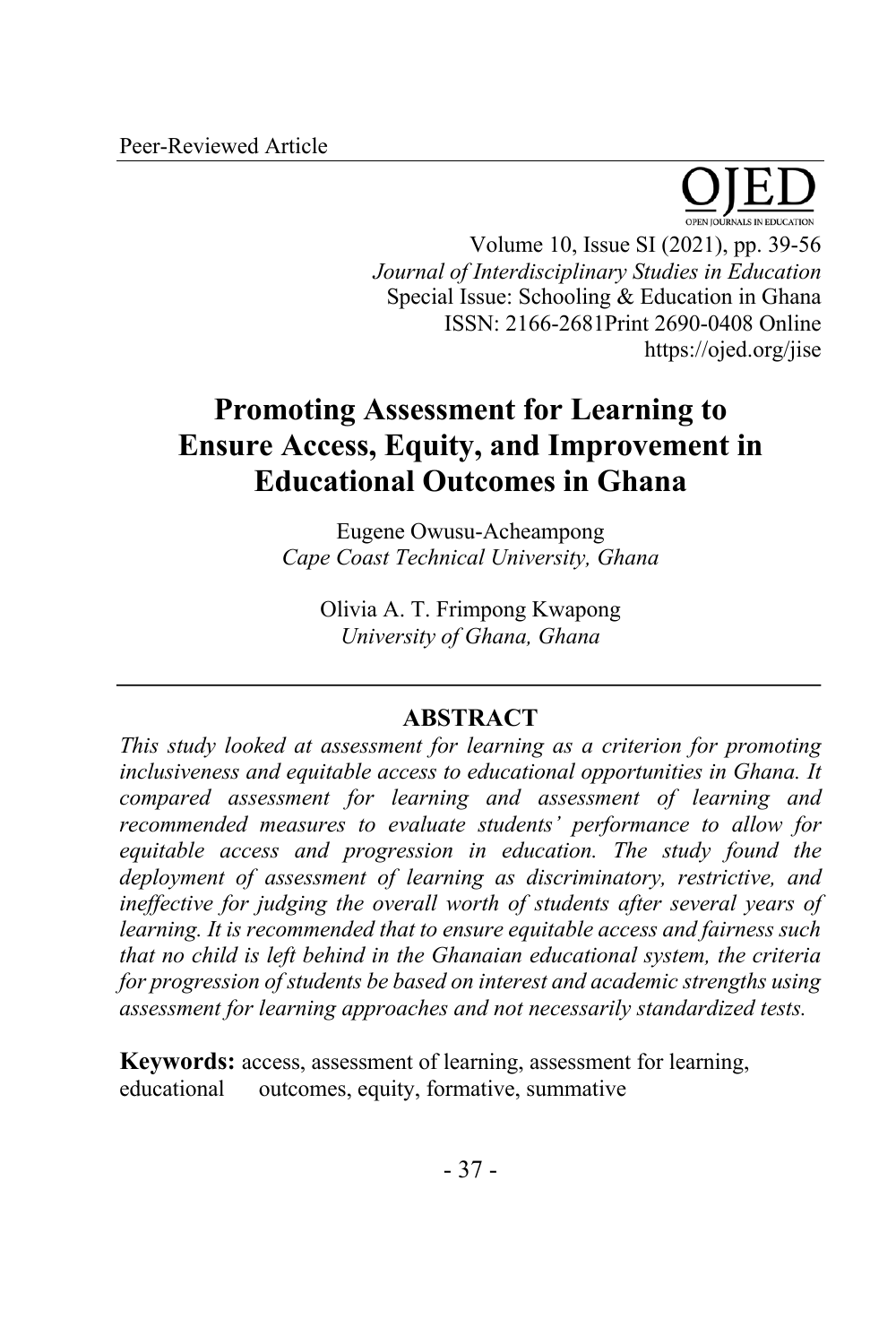## **INTRODUCTION**

**E**ducation is key to development. The heart of the 2030 Agenda for Sustainable Development, which was adopted by the Member States of the United Nations in the year 2015, was the 17 Sustainable Development Goals. The fourth goal focuses on quality education (UN, n.d.). As noted by Kopnina (2020), the SDG Goal 4 on quality education expects all learners to acquire the knowledge and skills that are required for sustainable development.

The emphasis on quality, inclusiveness, and education for all as indicated in Goal 4 provides opportunities for everyone to access education regardless of race, gender or ethnicity. One of the key tenets of the SDG 4 is to ensure that all boys and girls have access and equal opportunities to free basic and senior high schools. The implementation of the SDGs has contributed to the adoption of several measures by Member States of the UN. In Ghana, the President of the Republic launched a Free Senior High School policy in September 2017 and a double-track system in 2018 as a way of expanding access to secondary education in the country. The policies seek to provide every Ghanaian child access to senior high school by absorbing all senior high school fees. Such a policy can be effective if the assessment procedures are structured, constructive, flexible, open, and favourable for progression to higher levels of learning (Kwapong, 2019; Kutame & Kwapong, 2019; Shepard, 2019).

Assessment, irrespective of its kind or aim, has a significant impact on how educational processes and outcomes are measured (McCarthy, 2017). An educational assessment could be formative or summative. In some instances, assessments are categorised as assessment 'for' learning, assessment 'of' learning, or the assessment 'as' learning (Stiggins, 2002). Any of these forms of assessment is intended to effect improvement in educational delivery and students' learning outcomes. As a concept in education, assessment is a critical criterion for bringing about continuous improvement and ensuring that no child is left behind in education regardless of background, culture, socio-economic status and, perhaps, level of intelligence (Polikoff, 2012). Thus, assessment in education is meant to ensure access, equity and provide opportunities for all.

The purpose of this paper is to review challenges associated with the use of the assessment of learning approach and argue for the use of assessment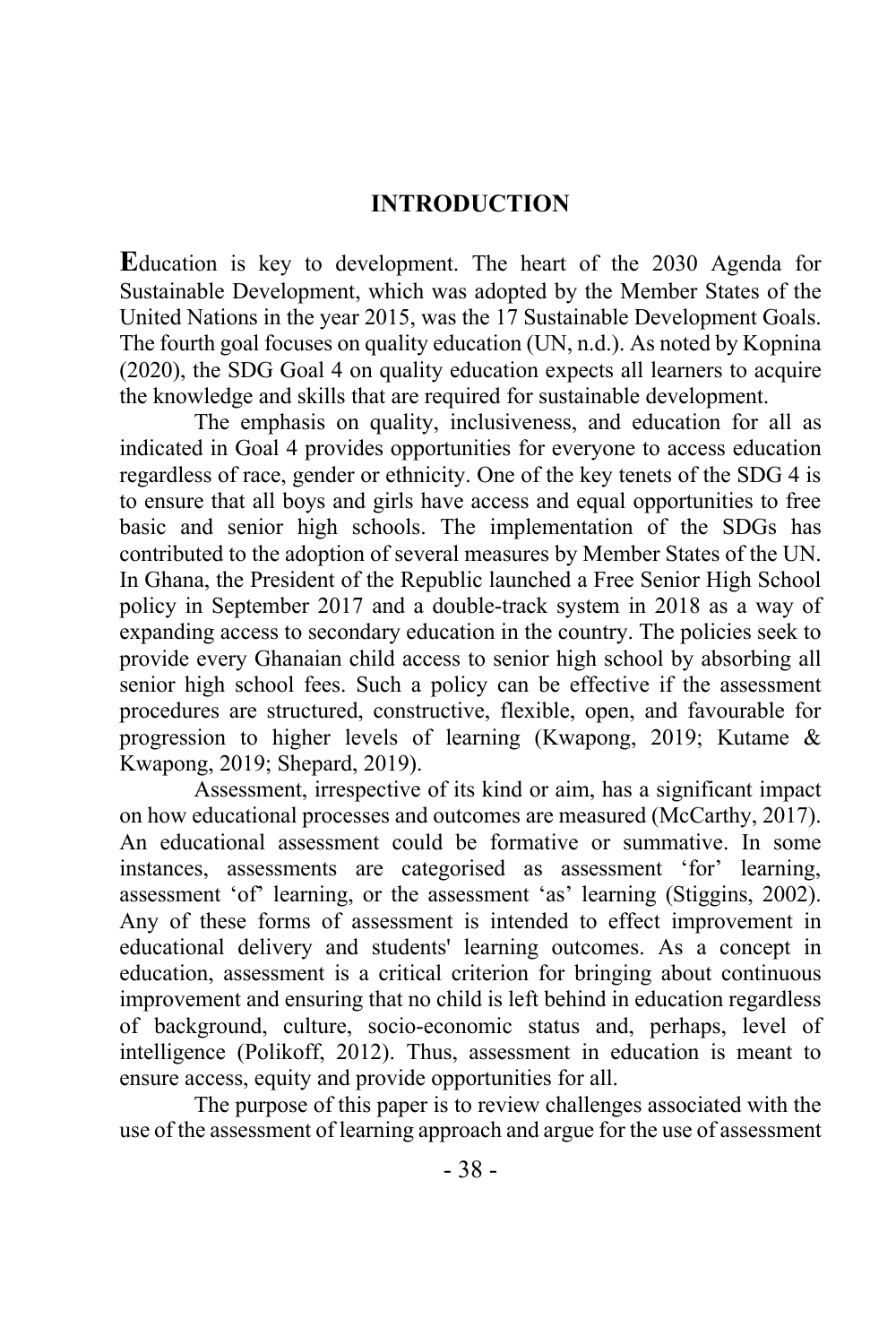for learning practices for improving access, equity and enhance students learning outcomes in the country. The significance of the review is to inform educational policymakers, researchers, educational leaders, and political pundits to rethink the best options for assessing students in Ghana's education sector.

The present praxis and methodology of assessment in formal education in Ghana show that it is alienating many learners. In Ghana's educational system, assessment for progression from the basic level to the secondary level is more of an assessment of learning approach than assessment for learning. Students are expected to pass a national standardised examination before they can progress from the basic level to the secondary level and then finally to the tertiary level. This form of evaluation negatively impacts a student's academic progression in the Ghanaian educational system and consequently results in a large number of school dropouts (Akyeampong et al., 2006). Assessment in the Ghanaian education arena is two-fold. First, the formative assessment is usually referred to as the continuous assessment, and the summative assessment is usually conducted at the end of a programme. The latter judges the entire performance of students at the end of a programme while the former seeks to identify and determine the day-to-day learning needs and gaps in students' learning outcomes and their related challenges (Harlen & Deakin, 2002). The deployment of summative assessment in the education system is unfair and not ideal for the promotion of equality, access, and judgement of the overall worth of students after several years of learning (Iannone & Simpson, 2017; Harlen, 2005). The study argues that the nature of assessment in Ghana's education system is unfair, biased, and discriminatory as it ignores an individual's several years of training and uses a day or a few days of examination to judge, qualify or disqualify a person's entry into higher levels of learning.

## **STRUCTURE OF EDUCATION IN GHANA**

Formal education in Ghana begins at age six, with a structure of six years of primary education, three years of Junior High School (JHS), three years of Senior High School (SHS), and four years of university or tertiary education. After three years of Junior High School, students sit for a national standardised examination, named Basic Education Certificate Examination (BECE). Students who perform creditably in this examination gain admission to Senior High Schools. After three years of studies at the Senior High School,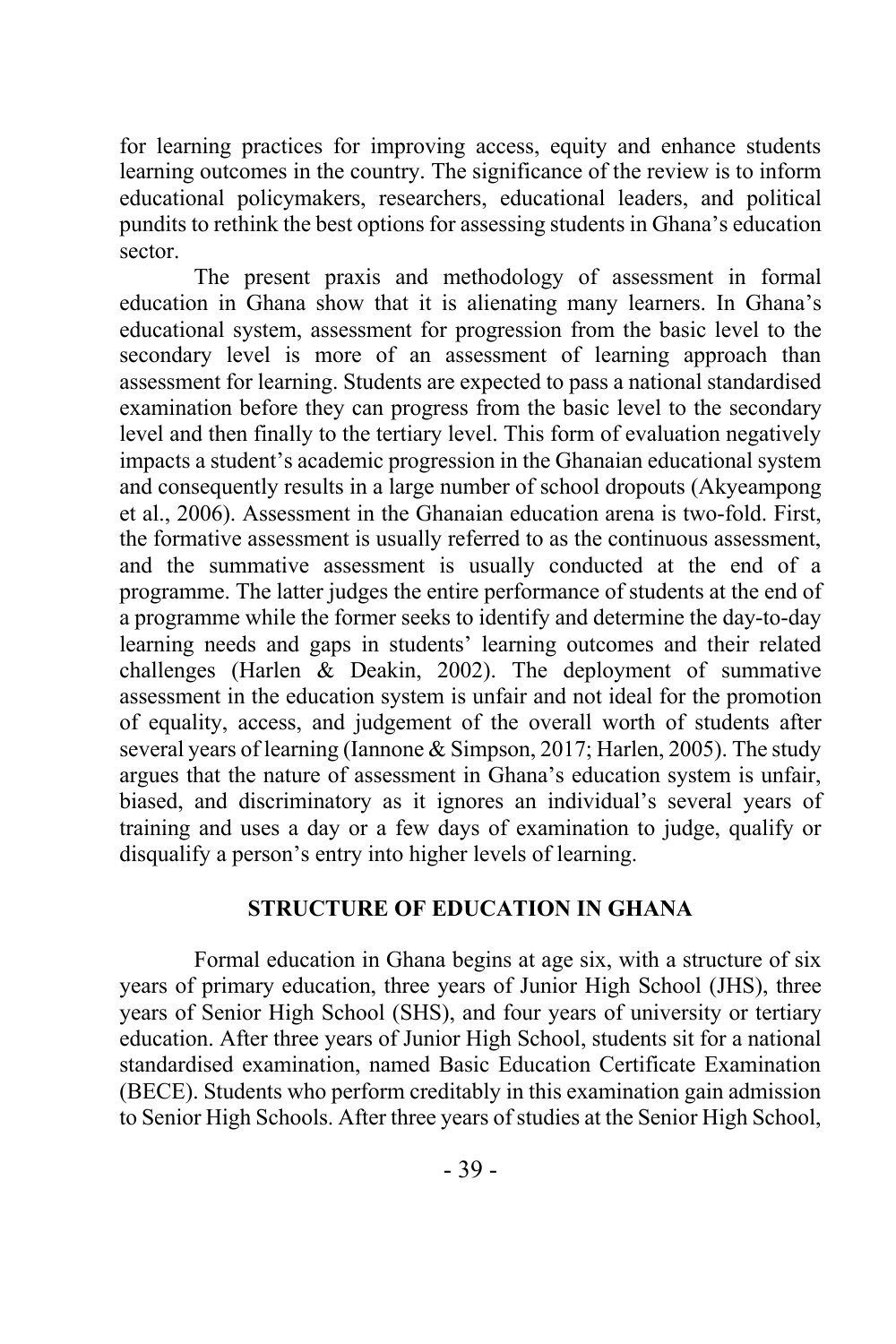the students sit for another standardised sub-regional examination, titled West African Senior Secondary Certificate Examination (WASSCE). Successful students can then enrol in polytechnics, teachers-training colleges, universities, or other tertiary institutions depending on the performance of the student, the entry requirements, and the students' interest.

Per the grading scale as displayed in the table above, students who obtain Grades D7, E8, and F9 in the WASSCE do not qualify for admission into tertiary institutions. Meanwhile, the performance of students across the nation in the standardised tests has not often been found to be good over the years. According to the Ghana Education Service (GES), only about 60 per cent of Basic Education Certificate Examination (BECE) candidates qualify for enrolment into Senior High Schools (Osam, 2014).

| No.                                                           | Mark $(\% )$ | Grade | Rank | Remarks             |
|---------------------------------------------------------------|--------------|-------|------|---------------------|
| Basic Education Certificate Examination (BECE)                |              |       |      |                     |
| 1.                                                            | 90-100       | $A+$  | I    | Highest             |
| 2.                                                            | 80-89        | A     | 2    | Higher              |
| 3.                                                            | 70-79        | $B+$  | 3    | High                |
| 4.                                                            | 60-69        | B     | 4    | <b>High Average</b> |
| 5.                                                            | 55-60        | $C+$  | 5    | Average             |
| 6.                                                            | 50-54        | C     | 6    | Low Average         |
| 7.                                                            | 40-49        | D+    | 7    | Low                 |
| 8.                                                            | 35-39        | E     | 8    | Lower               |
| 9.                                                            | $0 - 34$     | F     | 9    | Lowest              |
| West Africa Secondary School Certificate Examination (WASSCE) |              |       |      |                     |
| 1.                                                            | $75 - 100$   | A     |      | Excellent           |
| 2.                                                            | $70 - 74$    | B     | 2    | Very good           |
| 3.                                                            | $65 - 69$    | B     | 3    | Good                |
| 4.                                                            | $60 - 64$    | C     | 4    | Credit              |
| 5.                                                            | $55 - 59$    | C     | 5    | Credit              |
| 6.                                                            | $50 - 54$    | C     | 6    | Credit              |
| 7.                                                            | $45 - 49$    | D     | 7    | Pass                |
| 8.                                                            | $40 - 45$    | E     | 8    | Pass                |
| 9.                                                            | $0 - 39$     | F     | 9    | Failure             |

## Table 1 *The grading system for BECE and WASSCE*

Source: Alabi (2020); US Embassy in Ghana (n.d)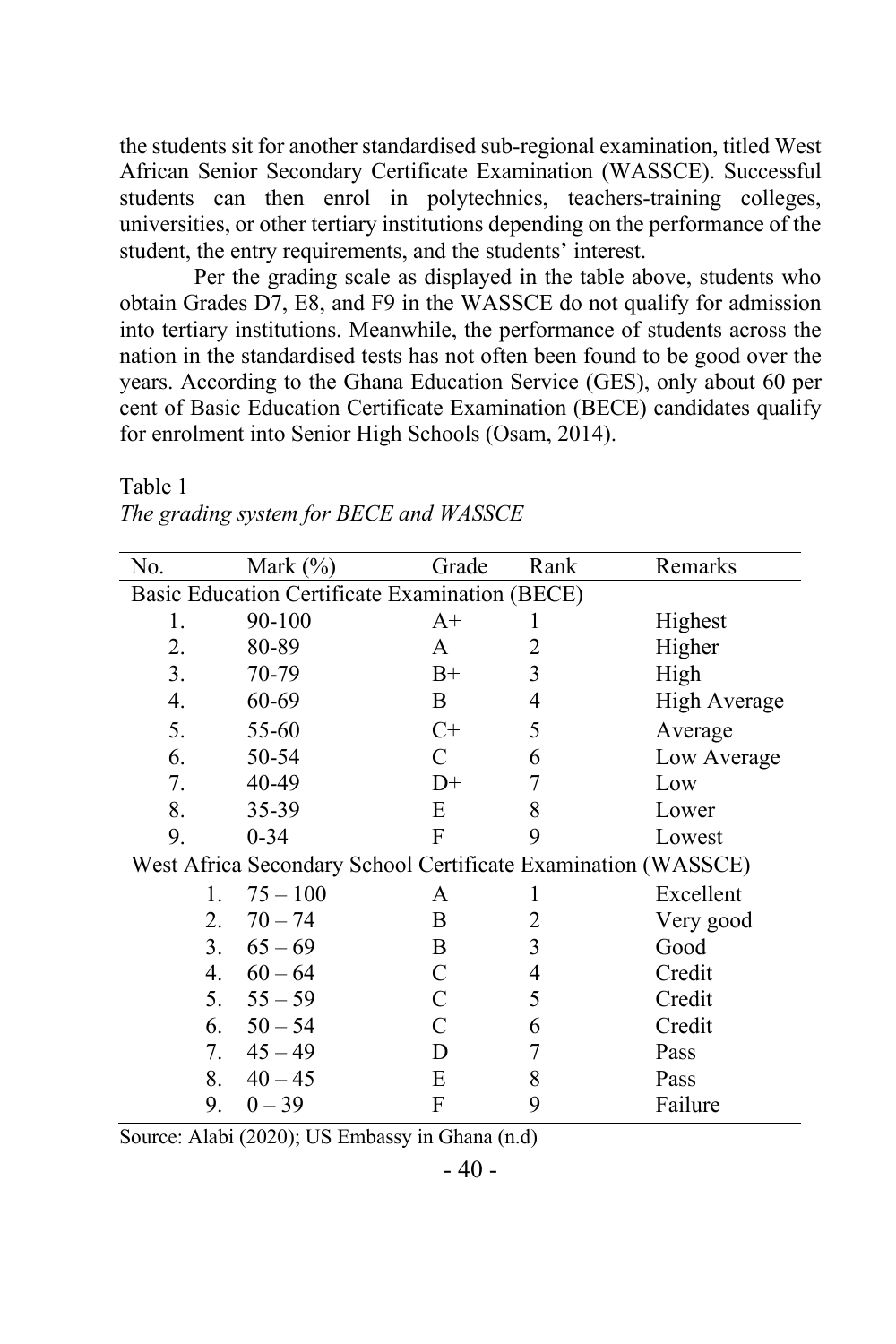Some of the news headlines on the overall performance of the students nationwide have been as follows:

- "WASSCE 2018 61.67% fail to achieve pass mark" (Myjoyonline, 2018);
- "Over 190,000 SHS graduates to miss varsity due to failure in Mathematics" (Ghanaweb, 2018);
- "Seventeen per cent pass English and Maths as WAEC releases 2017 WASSCE results" (Adesuli, 2018); and
- "WASSCE: 99,917 fail Science and Maths" (Ghanaweb, 2015).

If this is the performance of students in the standardised tests, then there is the need to take another look at the assessment processes by which students are evaluated. Otherwise, the formal education system will jeopardise the future of the very people that it is supposed to support. Not only that, but the Free SHS policy will correspondingly be affected. The government will invest resources into formal learning to widen access for the common good, but the current model of assessment will impede students' progression from one level to the next. By way of emphasis, Figure 1 reflects the enrolment trends of the Ghanaian formal education system. Figure 1 shows the enrolment figures for the year 2014 from basic to tertiary level.

*Enrolment Trends from Primary to Tertiary*



Source: NCTE (2014); MOE (2015).

Figure 1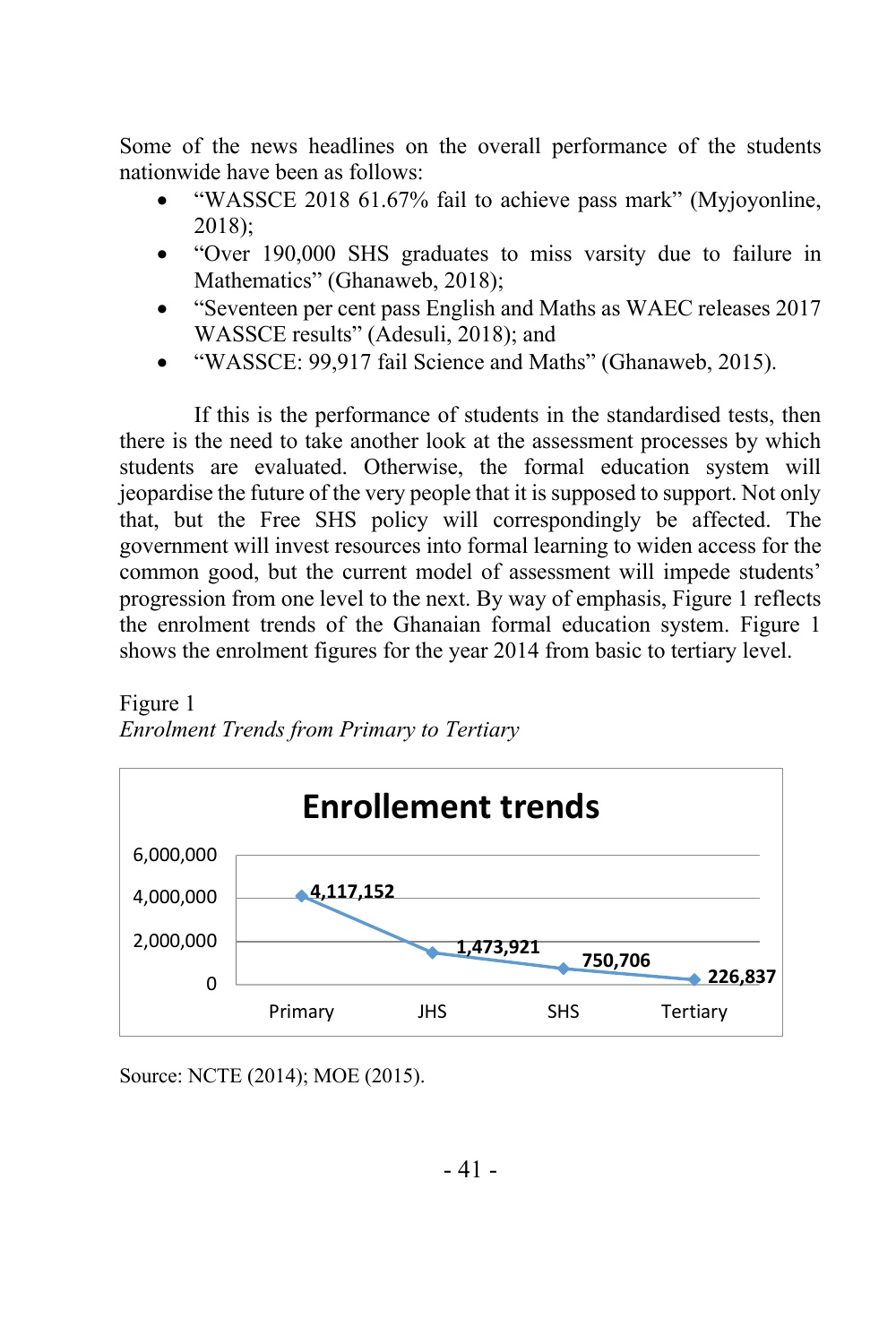As reflected in figure 1, the gap between enrolment at the basic and the tertiary level is very wide. The enrolment at the primary level is over 60% of the total number of students, and those at the tertiary level are about 5% of the total student population for the year 2014 (MOE, 2015). The total enrolment in the tertiary institutions for the year 2017/2018 academic year was 443,288, which is still low compared to the numbers that enrol at the basic and secondary levels (Kwapong, 2019).

Assessment in Ghana could be employed to equalise the difficulty in accessing education regardless of the level if educators would not only look at the results but systematically observe and offer suggestions for continuous improvements in the students' performance. It is advocated that students be judged based on interest area(s) and in particular strengths and not necessarily on the attainment of grades, which may not necessarily be an ideal criterion for judging the overall worth of an individual (Berendonk et al., 2013). It is, therefore, advocated that assessment for learning should be the basis for judging students' worth and for a recommendation for higher learning. It is believed that assessment for learning would offer opportunities for all to access higher education, have a trade or employment for self-development, and for better participation in the growth and development of the nation.

The large percentage of failure due to the nature of assessment and the demerits associated with it, call for a critical analysis of the prevailing assessments to ascertain ideal criteria for ensuring a smooth transition from a lower level to a higher level in the educational system in Ghana with less or no dropout casualty. There is, therefore, the need to take a careful look at the assessment of learning and the assessment for learning approaches to ascertain the best way to ensure inclusiveness, access, equity, and improvement in students' learning outcomes to meet the SDG Goal 4.

#### **THEORETICAL BACKGROUND**

Drawing on old and new paradigms of perceiving learning, Shepard has developed frameworks for conceptualising learning and assessment. The frameworks fit in well with the rationale of this paper (Shepard, 2000; 2019). Shepard (2000) takes cognisance of the cognitivist and constructivist learning theories in connection with the reformed vision of curriculum and classroom assessment. The model shares the principles of curriculum theories, psychological theories, and assessment theory that characterise an emergent, constructivist paradigm (Shepard 2000, pg. 8, Figure 4). According to Shepard, cognitive abilities are developed through socially mediated learning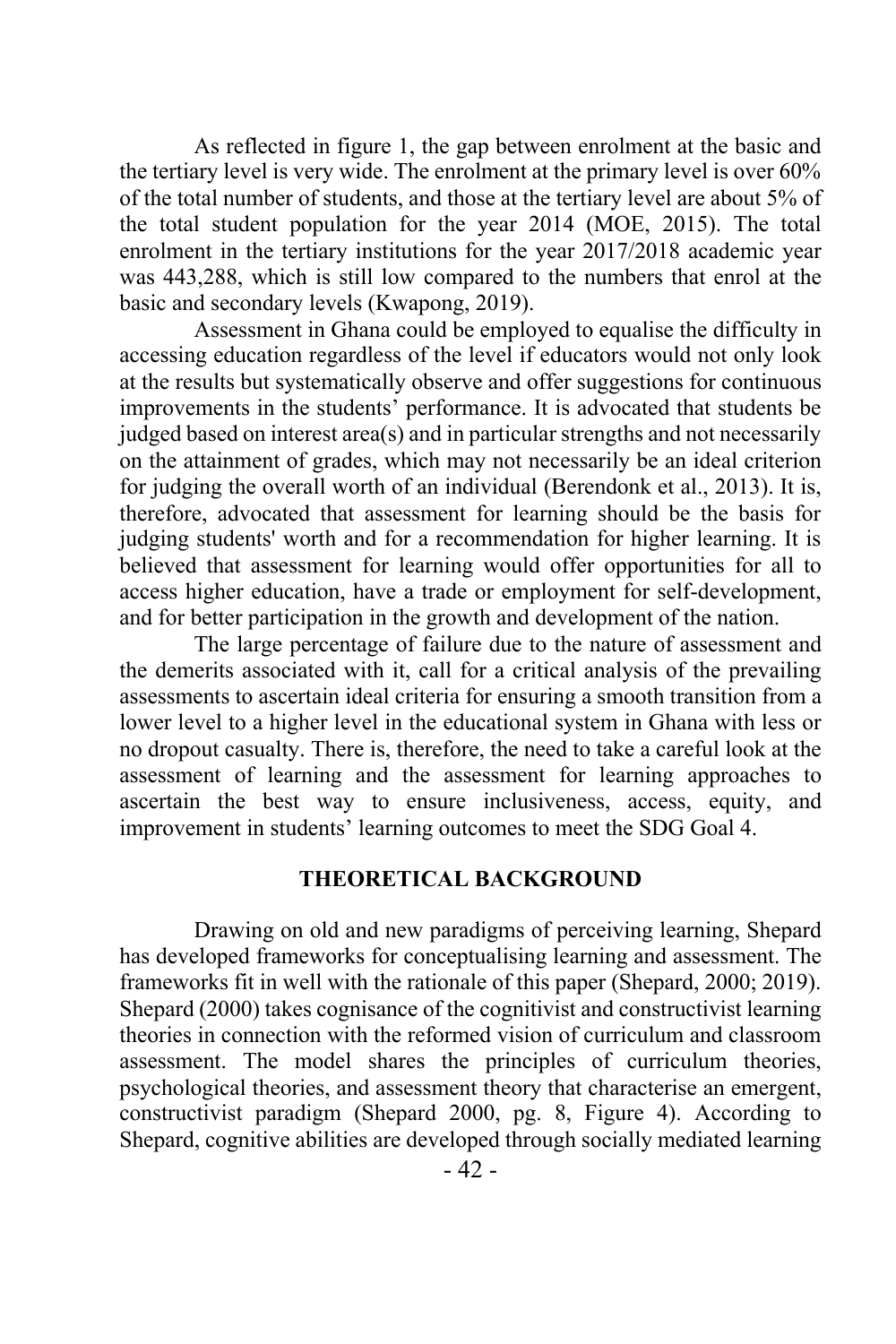opportunities as parents or other significant adults interpret and guide children in their interactions within the environment. Her notion that 'All students can learn' and insistence on 'Equal opportunity for diverse learners' provides a strong philosophical underpinning to this study.

The most recent model by Shepard (2019), Figure 1 below, proposes a productive classroom learning culture. Instead of "seeking coherence with standardised tests which undermines the learning orientation of formative assessment", Shepard has rather proposed "seeking coherence with ambitious teaching practices" (page 183). The model makes provision for minimising the negative effects of grading on learning.

#### Figure 2:

*A Progression-Based Model of a Classroom Learning Culture Connecting Formative Assessment Practices with Ambitious Teaching (Shepard 2019, pg. 190).*

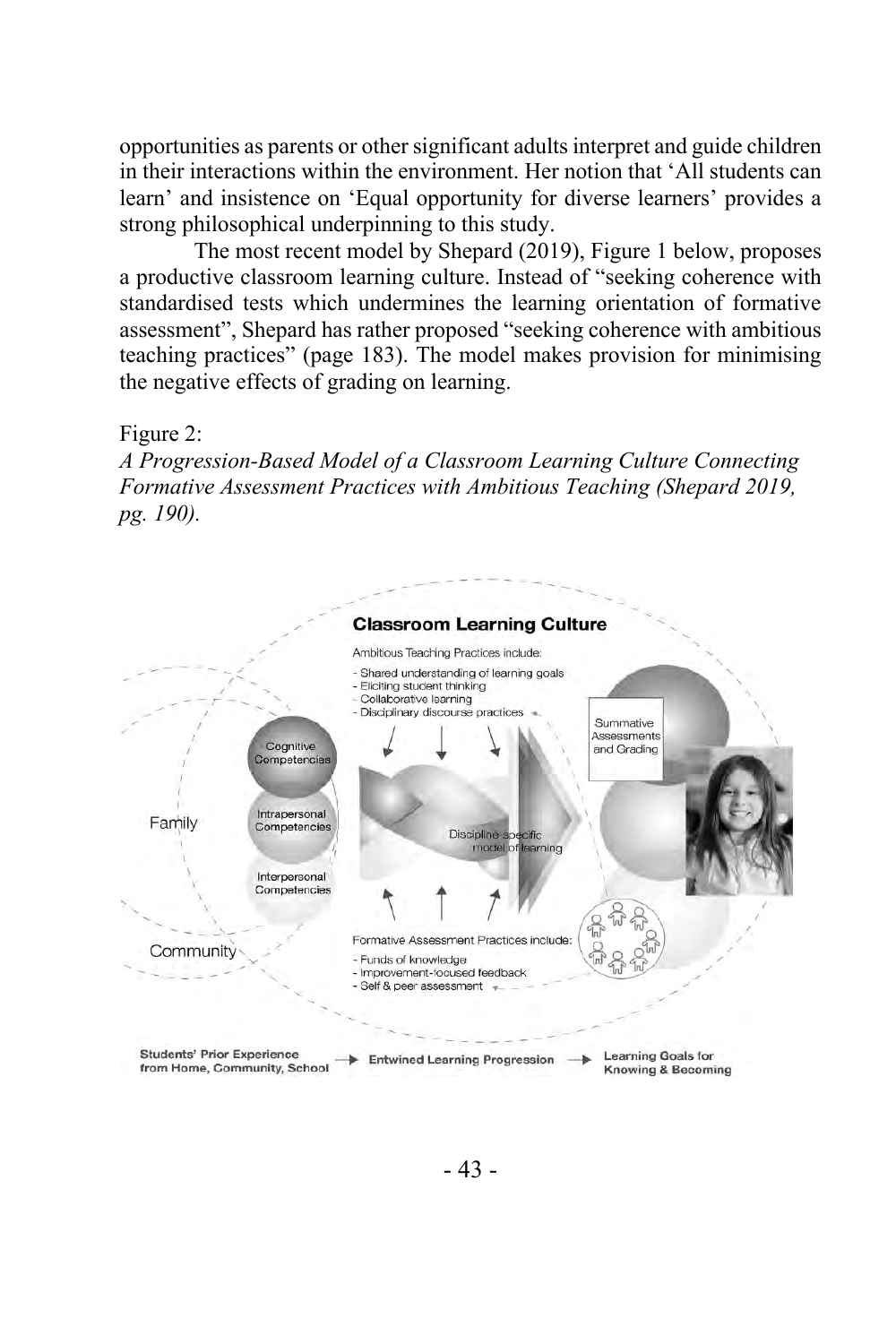The social learning theories and perspectives shared by Shepard support our thinking on the assessment of students. What we will call a qualitative approach to assessment is what we perceive to be suitable for fairness in educational assessment. In this vein, Shephard has noted that "priming student motivation by connecting topics to students' personal lives and interests, engaging students in collaborative problem solving, and drawing attention to the knowledge and skills students are developing, rather than grades or scores" is of utmost importance (Shephard, 2019, pg. 192).

One may argue that the involvement of family and community in one's learning activities as conceptualised by Shephard could interfere with the learner's output, since learning may be perceived as more individualistic. Undoubtedly, human beings are not islands, but rather social animals and do not do anything in isolation, including learning. Plato's position that truth and knowledge are within, that it is natural, and people have an intrinsic desire to do what they do, is still very relevant and sits well with this study. One can hardly fail in a teaching and learning endeavour when assessed on what the individual can do best. Besides, giving consideration to learners' social circumstances and bringing their family and larger community into the picture is a way of understanding the learners individually and thus finding ways of ensuring equity in assessments and other engagements.

## **ASSESSMENT OF LEARNING APPROACHES AND RELATED CHALLENGES THAT INHIBIT ACCESS TO EDUCATION**

Conceptualising assessment and using it has become an everincreasing element in contemporary classroom practices. An assessment has broad definitions irrespective of the type and there are a variety of definitions on the types and purposes of assessment in our current educational practices. Empirical evidence that supports assessment as a critical factor for bringing about improvements in educational outcomes exists (Bernhardt, 2017; Briggs et al., 2012; Cotton, 2017; Kingston & Nash, 2011).

The terms formative and summative assessments have become key assessment criteria in education. An assessment could be considered either for learning or of learning depending on the use of the results. Black and William (2003) and Broadfoot (2007) have therefore substituted summative assessment as an assessment of learning while formative assessment is referred to as assessment for learning. Summative assessment is directed at ascertaining the knowledge of all the learning that an individual goes through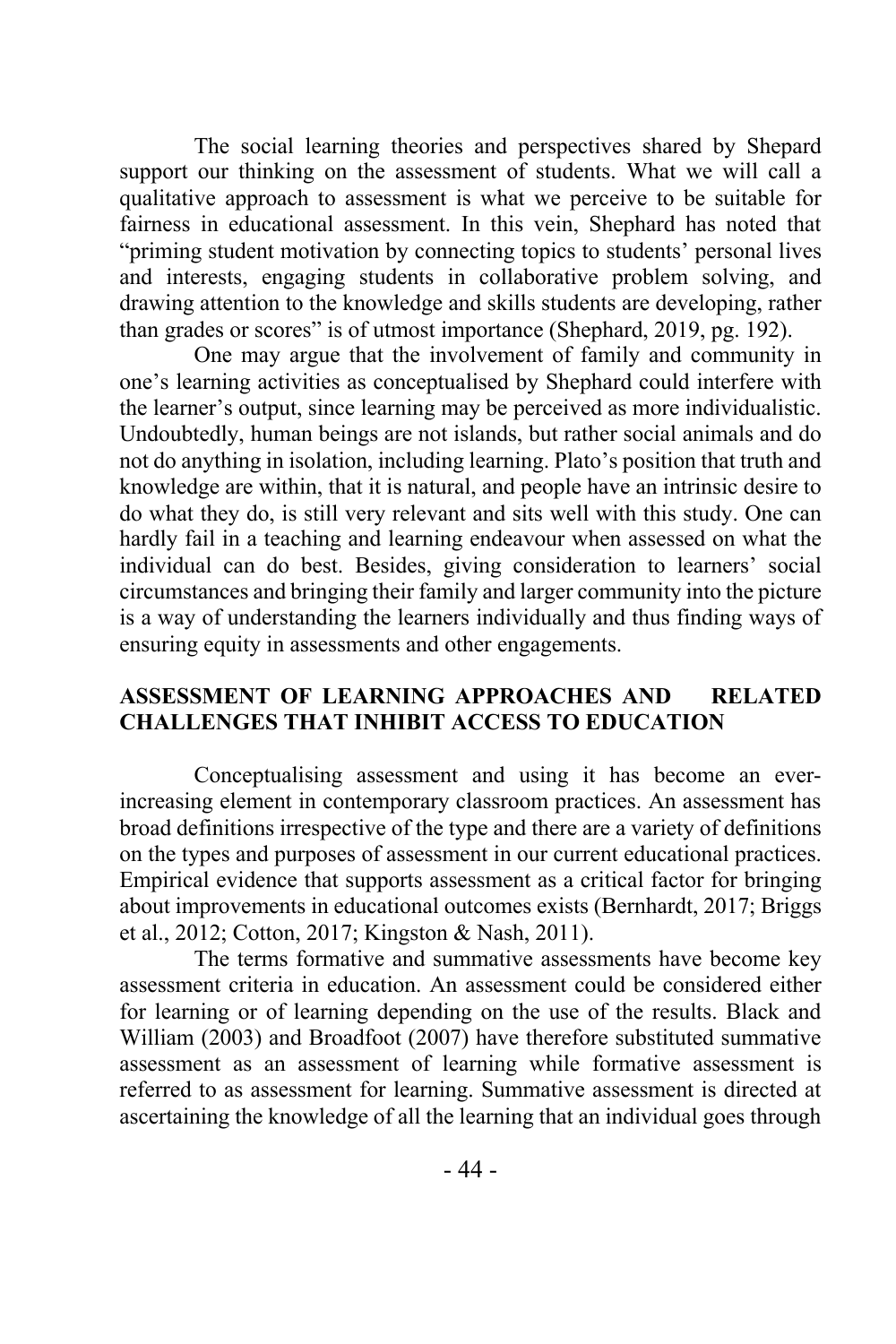at the end of an instructional process. The summative assessment focuses on putting together all the achievements of learners in education and is normally done at the end of an assignment or task (Shavelson, 2007). The principle is not necessarily to judge students' learning needs and provide feedback for improvement in a learner's ability to grasp concepts but rather as criteria for judging a person's level of acquisition of concepts (Erkens, 2009).

Per most educational practices, assessment of learning is the basis for the provision of legitimacy in the form of certification that learners have gained some skills and experience (Wininger, 2005). It provides evidence of one's achievement. Usually, the results on the performance of an individual in the assessment of learning are made public to depict how a student fared in a test. Credibility and defensibility underline assessment of learning. In an assessment of learning procedures, instructors have to give a fair report of the learning outcomes of the students (Briggs et al., 2012; Fabiano et al., 2018).

The situation of students' performance in the assessment of learning shows that continuously adhering to an assessment of learning approaches could limit students' ability to explore (Harlen, 2005). This is because an assessment of learning does not provide opportunities for students to identify their weaknesses and seek support for improvement (McCarthy, 2015). As a consequence, this may lead to school dropouts in the process, which would defeat the essence of providing Free SHS or equal educational opportunities for all (Akyeampong et al., 2006).

Although some proponents of assessment of learning advocate that it serves as a useful metric for assessing the success of students and institutions and as evidence of academic attainment, critics of assessment of learning indicate that if such evaluation is carried out in isolation, it would risk educational outcomes; especially when a student fails or underperforms, it will reduce self-esteem and make the student develop negative self-concept that may psychologically mar his or her desire to pursue formal education to higher levels (Harlen & Deaking, 2002). Besides, students who prefer innovative and creative learning may be disadvantaged since they are unlikely to do well in summative assessment. Moreover, the results from an assessment of learning may cause institutions to become overly concerned about performance to the neglect of learning goals. Harlen and Deaking (2002) stated that:

> Lower-achieving students are doubly disadvantaged by summative assessment. Being labeled as failures has an impact not just on current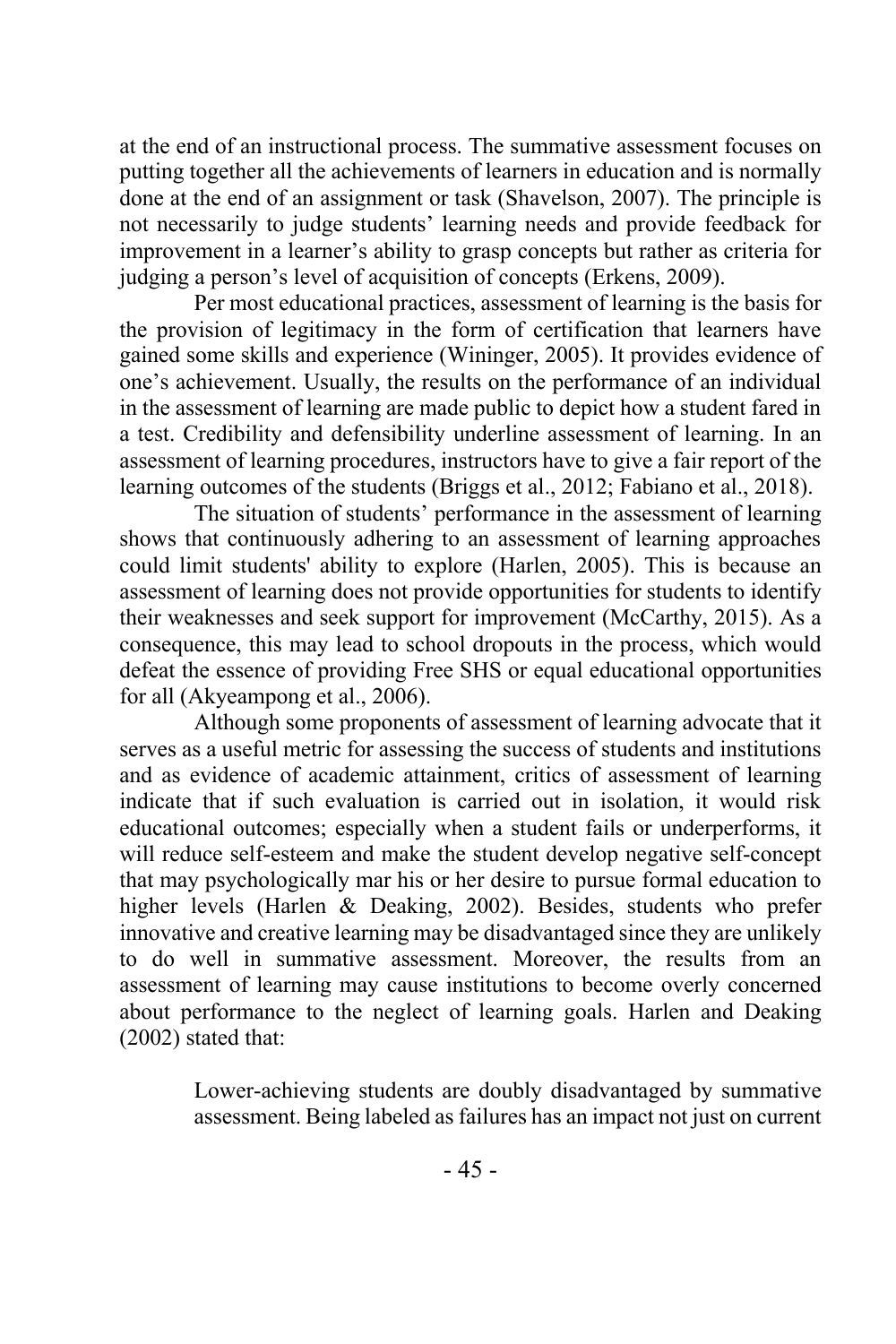feelings about their ability to learn, but lowers further their already low self-esteem and reduces the chance of future effort and success. Only when low achievers have a high level of support (from school or home), which shows them how to improve, do some escape from this vicious circle **(**Harlen & Deaking, 2002, p. 5**).**

The next section of the paper looks at how assessment for learning could be considered as an option for making formal education equitable to all as expected in the SDG 4 and the Free SHS policy of Ghana.

## **HARNESSING THE POTENTIAL OF ASSESSMENT FOR LEARNING FOR INCLUSION, EQUITY AND ACCESS TO FORMAL EDUCATION**

Bloom (1969) describes assessment for learning as an evaluation approach that seeks to facilitate improvement in an educational programme. The process is continuous and systematic for collecting data as evidence of student's acquisition of knowledge (Heritage, 2007; McCarthy, 2017). Briggs et al. (2012) acknowledged that assessment for learning is a responsive, usually tacit process dependent on student discovery, professional knowledge, and experiences and plays a crucial role in teaching and learning. Assessment for learning is broadly classified into four components: the design of the assessment task; asking questions that will request students to think critically; giving meanings to students' ideas and concepts; and finally giving feedback that will enhance student thinking and creative abilities (Brookhart, 2013). Adhering to these four processes and adding a fifth component where students will give their feedback on the process on the conduct of the assessment or the entire design could help promote a student-centred approach in the educational process. Andersson (2015) found that learners can independently reflect on their performances and make the necessary corrections to their learning through the continuous use of assessment for learning in the teaching and learning process. It was established that continuous class assessments support students to take responsibility for their learning needs (Harris et al., 2017). There is no doubt that assessment for learning helps to minimise the existing discrepancy in learner's achievement levels in the classroom (Wheatley, Lord, McInch & Fleming, 2015).

Assessment for learning creates an opportunity to produce students who think critically (Kingston & Nash, 2011). According to Black and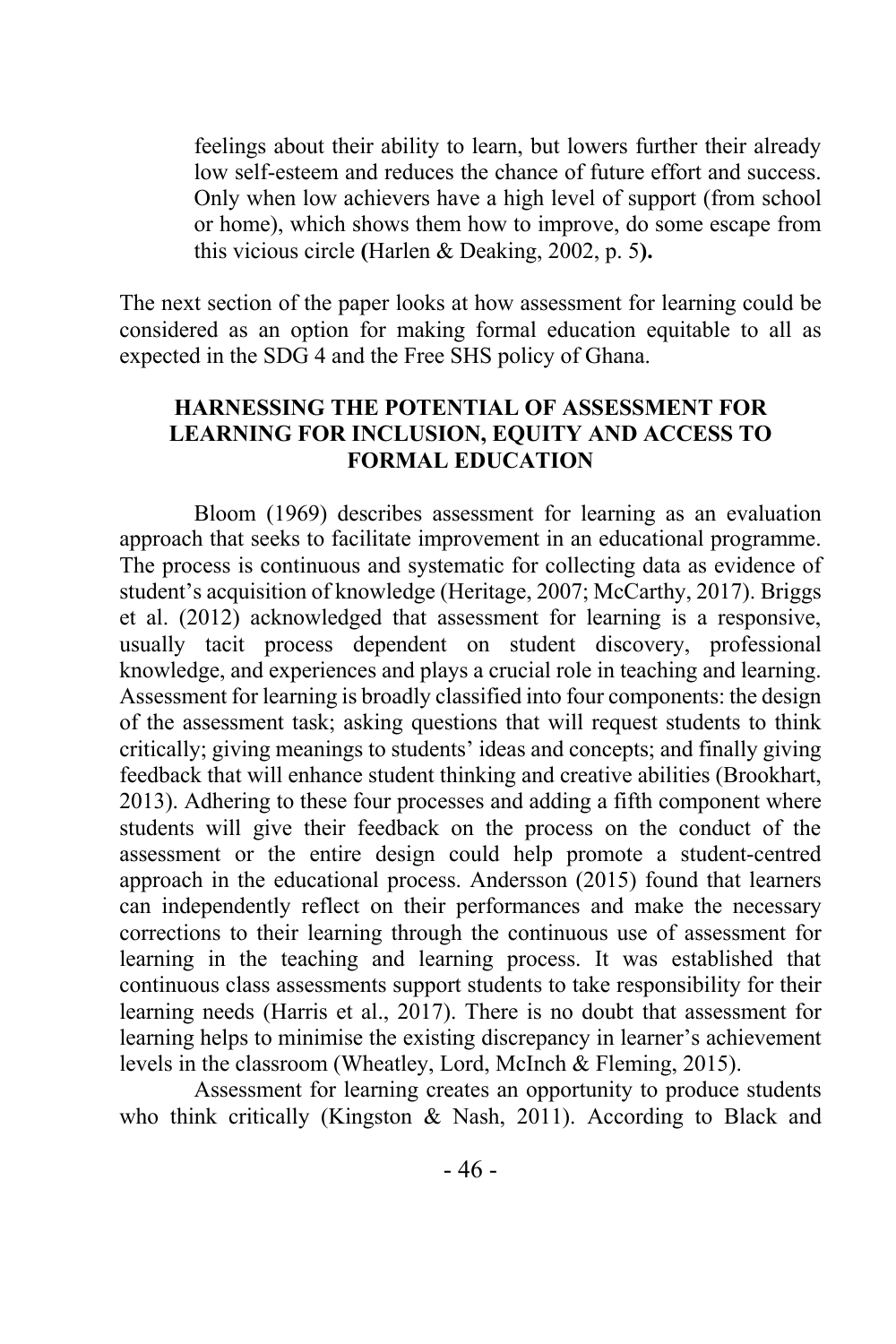William (2003), assessment for learning focuses on questioning learners in a manner that will increase their idea development and boost their morale to partake in effective learning. Besides, assessment for learning enables the classroom teacher to: align lessons to specific needs of learners; make appropriate choice of teaching and learning materials; employ different teaching strategies; provide varied learning opportunities for learners to advance in their learning engagements (McCarthy, 2017); and provides a means to motivate and commit students to learn hard (Panadero et al., 2018) and improve teaching practice (Heritage, 2007; Pryor, 2015).

There are diverse opinions on the benefits of assessment for learning. While some studies (e.g., Carnell, 2016; Ratnam-Lim & Tan, 2015) have shown that there are minimal positive effects of assessment for learning as a means to improving pedagogical practices and enhancing students' learning outcomes, other studies have found assessment for learning as crucial for providing access, equal opportunities for learners and seeking improvement in educational outcomes (Fabiano et al., 2018; McLaughlin & Yan, 2017; Pryor, 2015; William et al., 2004; Wilson, 2017)

The rapid technological changes in the global economy have dramatically changed the expectations of students in the 21st century. In this knowledge economy that is fast driven by information and communications technology, the rote form of learning has outlived its usefulness and is no longer considered as valuable for learning (López-Pastor & Sicilia-Camacho, 2017; Shavelson, 2007; Heritage, 2007). Assessment for learning is targeted at meeting the needs and aspirations of weak students and building students' ability to learn and cope with the stress associated with their learning.

Black and William (1998) undertook a comprehensive review of 250 peer-reviewed publications on assessment for learning and found significant positive student learning gains in the assessment for learning approach. Again, Black and William (2003) extensively investigated the strengths and weaknesses that are associated with formative assessment and found lowperforming students making some improvement in their academic achievements. Dunn and Mulvenon (2009) also confirmed the overreaching importance of formative assessment as a useful assessment strategy for enhancing students' learning outcomes (Cotton, 2017).

According to Broadfoot (2007), through the use of assessment for learning, students can develop deeper levels of thinking, effectively solve their learning problems and challenges, ask intelligent and thought-provoking questions and take full ownership of their learning. Besides, López-Pastor and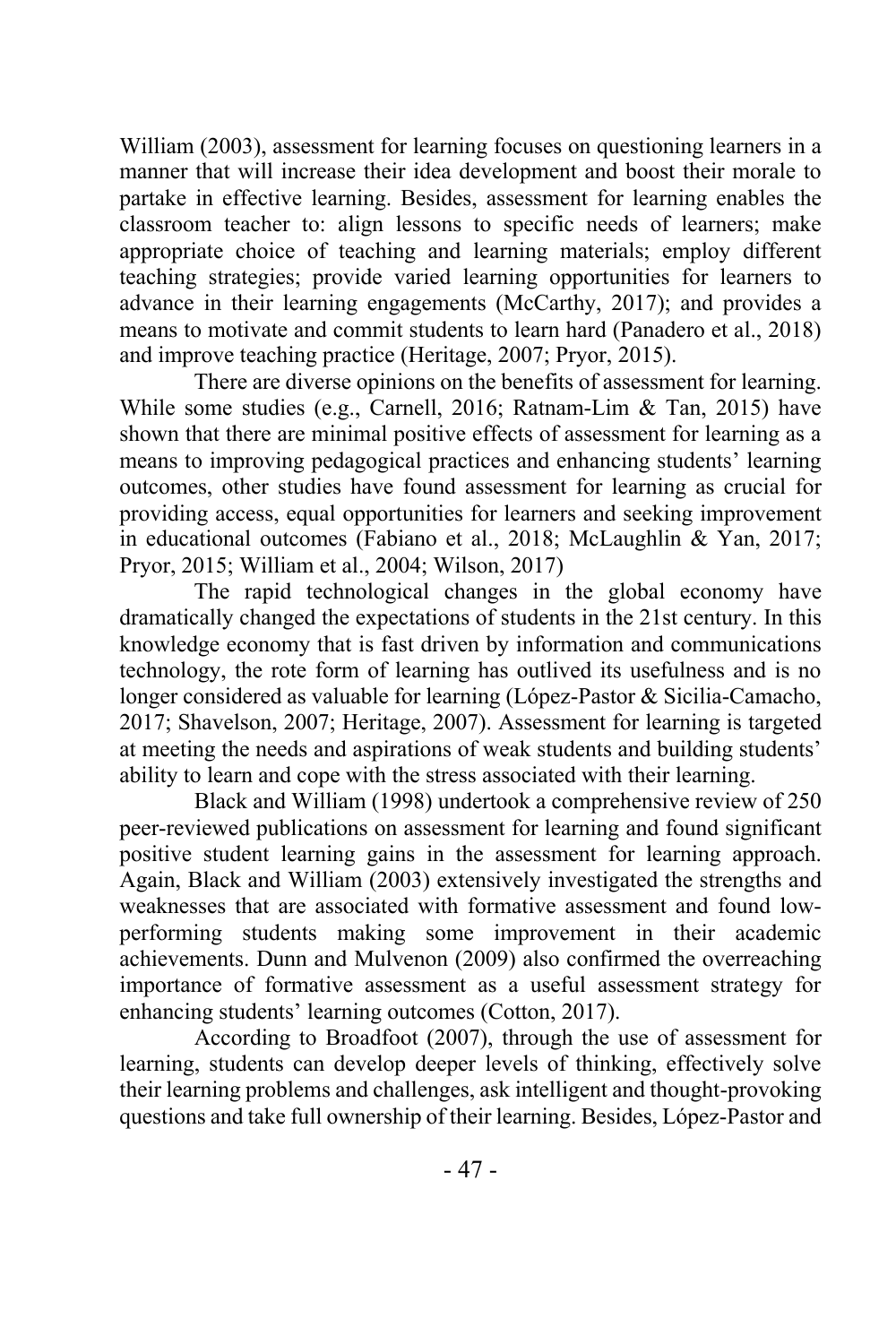Sicilia-Camacho (2017) and Heritage (2007) posited that since assessment for learning is a continuous activity, it aids teachers to collect adequate information and gather evidence about students' learning progress and enables them to revise techniques for teaching to cater for the specific learning needs of students. Lekwa et al. (2017) assert that applying assessment for learning in the course of teaching and learning guides instructors to investigate what their students already know, and to understand their dilemmas and pre-conceptions, conceptions, and misconceptions. Comparatively, McCarthy (2017) argued that the summative assessment does not inform current teaching practice. Therefore, it is ideal to employ assessment for learning since it provides instructors with continuous and useful information to personalise learning by providing information before teaching and learning and after.

Anderson (2015) indicated that assessment for learning is perhaps the only assessment that offers instructors timely information in the course of the instructional process that is useful to influence students' learning outcomes. It is emphasised that the use of assessment for learning provides students the opportunity to receive constructive and immediate feedback, which permits them to adjust their actions and activities to support them to persevere, solve problems, and develop a critical thinking mind-set (Konopasek et al., 2016; López-Pastor & Sicilia-Camacho, 2017).

If teaching and learning are set up in such a way that it does not challenge learners to think deeply, it is less likely for instructors to develop students' critical thinking and foster their growth and development (Heritage, 2007). Therefore, any educational policy that seeks to widen access to education as expected in the SDG 4 cannot succeed by overlooking assessment for learning. Asking questions that will foster an increase in a student's idea development is an important step in the assessment for learning in this knowledge-based economy. As the globe becomes more integrated, grows, and changes at an alarming rate, today's learners become inquisitive and curious as they reflect on what they learn. This implies the need for students to develop constant critical thinking skills, which can only be envisaged if the educational institutions use assessment for learning as a fundamental strategy to the contemporary student's education (Andersson, 2015; Vingsle, 2014). Assessment for learning helps to adequately prepare students for lifelong learning so that they become independent (Heacox, 2012). There is no doubt that assessment for learning provides an array of chances for students to discover their learning, become independent lifelong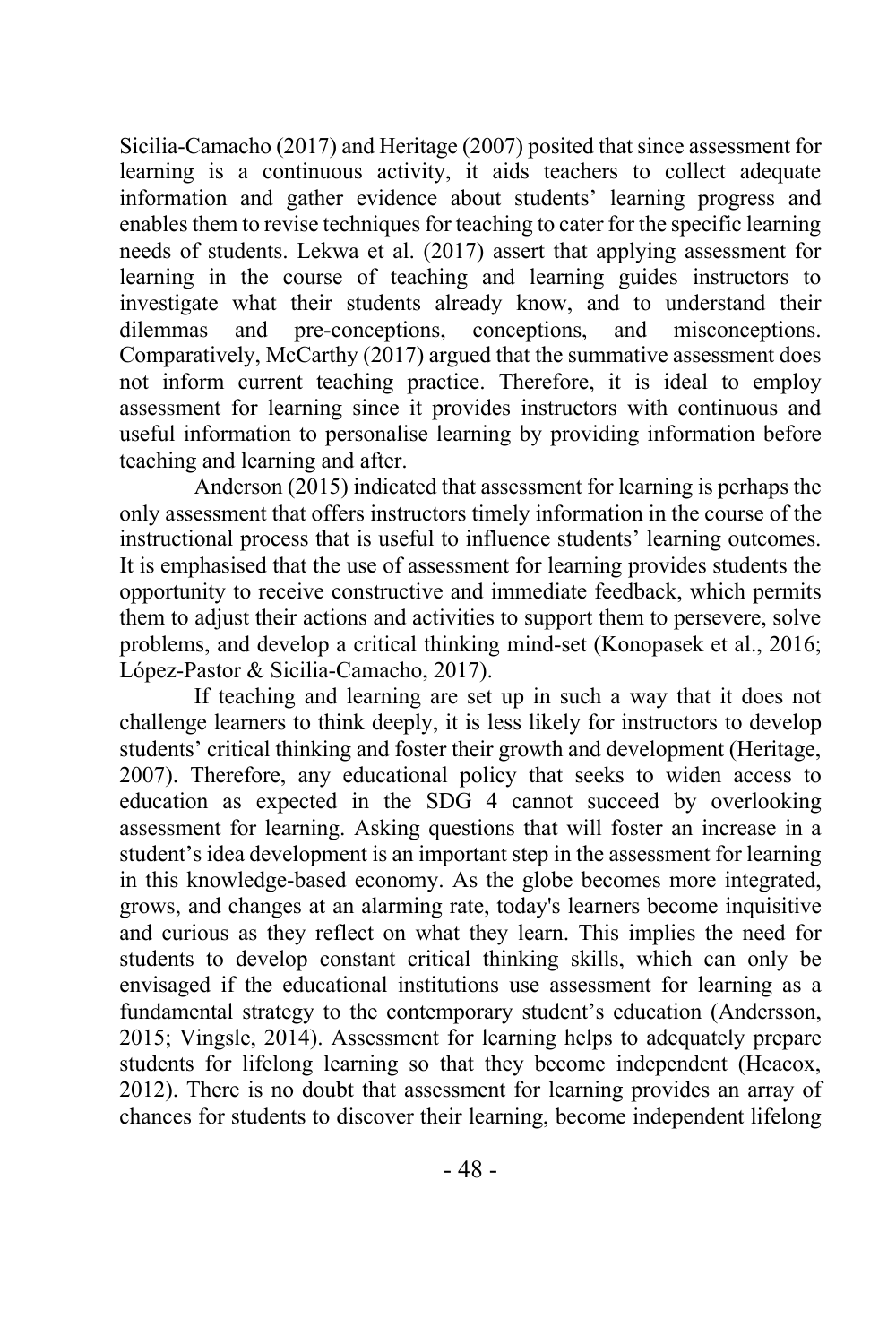learners, and to develop their peculiar ideas devoid of fear that may prevail in summative assessment (Shavelson, 2007).

Students have different learning styles, abilities, and capabilities. Thus, they have to be handled differently in a diversified assessment process such as diagnostic assessment, confirmative assessment, norm-referenced assessment, and criterion-referenced assessment. It becomes very challenging to measure the output of the diverse individuals in a standardized one-time one-size-fits-all assessment. Teachers need to analyse the varied techniques of learning among students to be able to make well-informed and sound instructional decisions based on the observations of the different learning styles of the students (William, 2006).

Lessons from Finland could be useful to the Ghanaian situation. In this case, the Finnish system of education is a novel model that a country such as Ghana can draw lessons from.

Wood (2018) has noted that Finland's education system has emerged as one of the best in the world, and other nations are striving to emulate its structure of well-paid teachers, plenty of recess time, and less emphasis on homework and tests. The strides that Finland has made in informal education has gained global attraction and has been topping the rankings of global education systems (Williams-Grut, 2016). The country has designed its core curriculum of education to meet the needs for 21st-century skills or competencies (Søby, 2015). Historically, Finland developed from a remote agrarian and industrial state in the 1950s to a model knowledge economy that is based on their educational development. The country has attained a steady improvement in student learning through education policies that are based on equity, flexibility, creativity, teacher professionalism, and trust. Their educational accountability has not been based on high-stakes testing (Sahlberg, 2007). Educators in Finland are of the view that schools should teach what young people need in their lives rather than trying to focus on national test scores (Søby, 2015). The focus of teaching in Finland is on learning, rather than on preparing students for tests.

On intelligent accountability, Sahlberg (2007) has written that Finland has not followed the global standards that make schools and teachers more accountable for their performance. Teachers in Finland and the schools are responsible for the assessment of student outcomes. The schools give relatively little homework and have only one mandatory test at age 16 (Williams-Grut, 2016). The only standardized, high-stakes assessment is what they call Matriculation Examination, which is taken at the end of general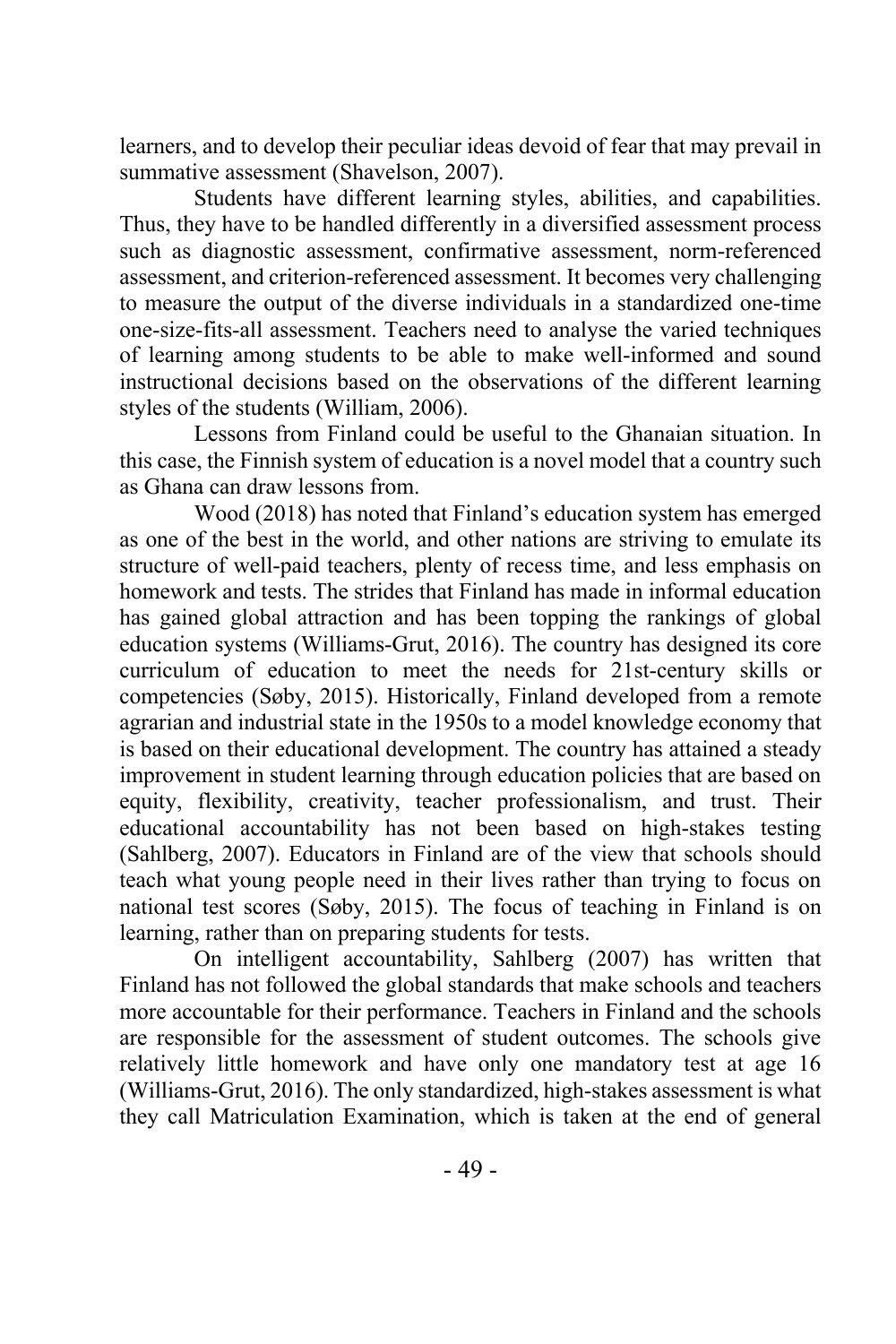upper secondary school before students enter tertiary education. All assessment of student learning is based on teacher-made tests, rather than standardized external tests. By law, grades are prohibited in Finnish schools. By fifth grade, the pupils are no longer given numerical grades that will enable them to be directly compared to each other. Students are given only descriptive assessment and feedback, which is qualitative but not quantitative.

Teacher-made classroom tests are perceived as opportunities for learning and assessment of a student's achievement. The primary school system is reserved for learning to know, to do, and to sustain natural curiosity. Teachers have freedom in curriculum planning and they do not have to focus on annual tests or exams. These approaches give room for teachers to innovate and own the teaching and learning process (Sahlberg, 2007).

The Finnish assessment system, therefore, has lessons for Ghana. Accountability for teaching and learning is predominantly school and studentcentred. External assessment is not dominant. This gives room for innovation, originality, and students' progression. The school becomes a system for building the human resource of all students irrespective of individual abilities. No one will be left behind in its real sense. This is the kind of system that will serve Ghanaian society better. At the launch of the free Senior High School policy, the president stated in his speech that no matter the level of individuals - be they market women, fishermen, farmers, traders, entrepreneurs, office workers, taxi drivers, artisans, or hawkers – they all hope to harness the potential of education to enhance the lives of their children so that they can escape poverty and have a good life. The speech of the president also made note of the extent to which the poor results of an assessment of learning affect the ability of students to progress on the educational ladder. Students keep dropping out in all the stages of formal education. To compound this situation, records show that "the number of students, who could not have access to senior high school was 36,000, not because of the cost of high fees, but because, unfortunately, they could not attain the requisite qualification mark" (Akufo-Addo, 2017, "Full Text of President's Speech," para 3, 5, 7, 9, 21). One way by which such issues can be addressed is by reviewing the assessment approaches.

It is generally acknowledged that assessment drives learning. What and how students learn depends largely on how they think they will be assessed. Given this, assessment should become a strategic tool for enhancing teaching and learning at all levels including higher education (Preston et al., 2020). Erkens et al. (2009) have noted that assessment for learning helps to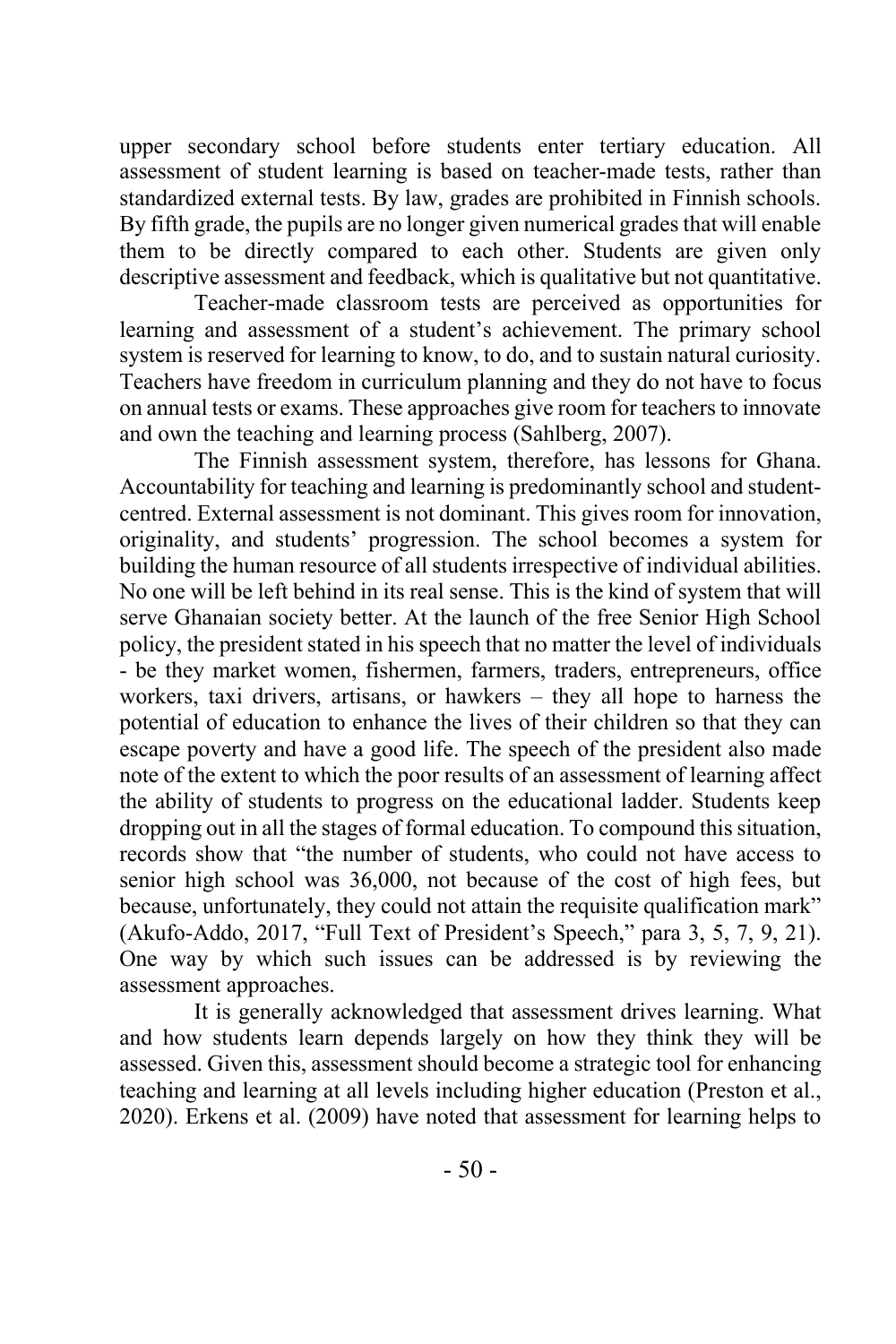generate data for making decisions that will increase a student's achievement. According to Scott (2020), as far back as 1928, Dewey noted that to avoid mental slavery, students should be made to feel a sense of purpose in their learning. This is because mental slavery could lead students to push for attainment of high marks or positive feedback. The desire to obtain a reward at the expense of learning is a possible undesired consequence of assessment. Thus, learners strive to demonstrate high performance at the expense of learning. Educators, therefore, have to be cautious of the what, when, how, and where of educational assessment to serve students better rather than defeat the purpose of formal education.

## **CONCLUSION, RECOMMENDATION, AND IMPLICATIONS**

There have been both international and local calls to widen access to formal education for all. The reliance on the assessment of learning approaches for determining the progression of students from one stage of education to the other will not help meet the targets of SDG 4 and the Government of Ghana's free SHS policy. The deployment of assessment for learning across all levels of formal education in Ghana will no doubt ensure that every student succeeds and no individual is left behind in the education process. That way every individual is given equal opportunity to access quality formal education, which is what the country needs most for building its human resource for national development.

It is therefore recommended that the assessment for learning, which is an all-encompassing approach that looks at both the narrative and numeric approaches to transforming students' learning outcome for successful progression into higher levels, be considered as an ideal criterion that could be deployed to fill the gap in the assessment of students in the Ghanaian education system. It is believed that assessment for learning could bring about better judgement on the worth of students and help identify areas of need and recommend appropriate programmes for the girl child in Ghanaian education.

The following can be drawn from the study:

- 1. Policy decision-makers must review the assessment criteria for student promotion to ensure that it provides equal opportunities to all learners to progress in education.
- 2. A broad range of assessment for learning criteria must be utilised rather than solely relying on assessment of learning to determine the worth and progress of learners.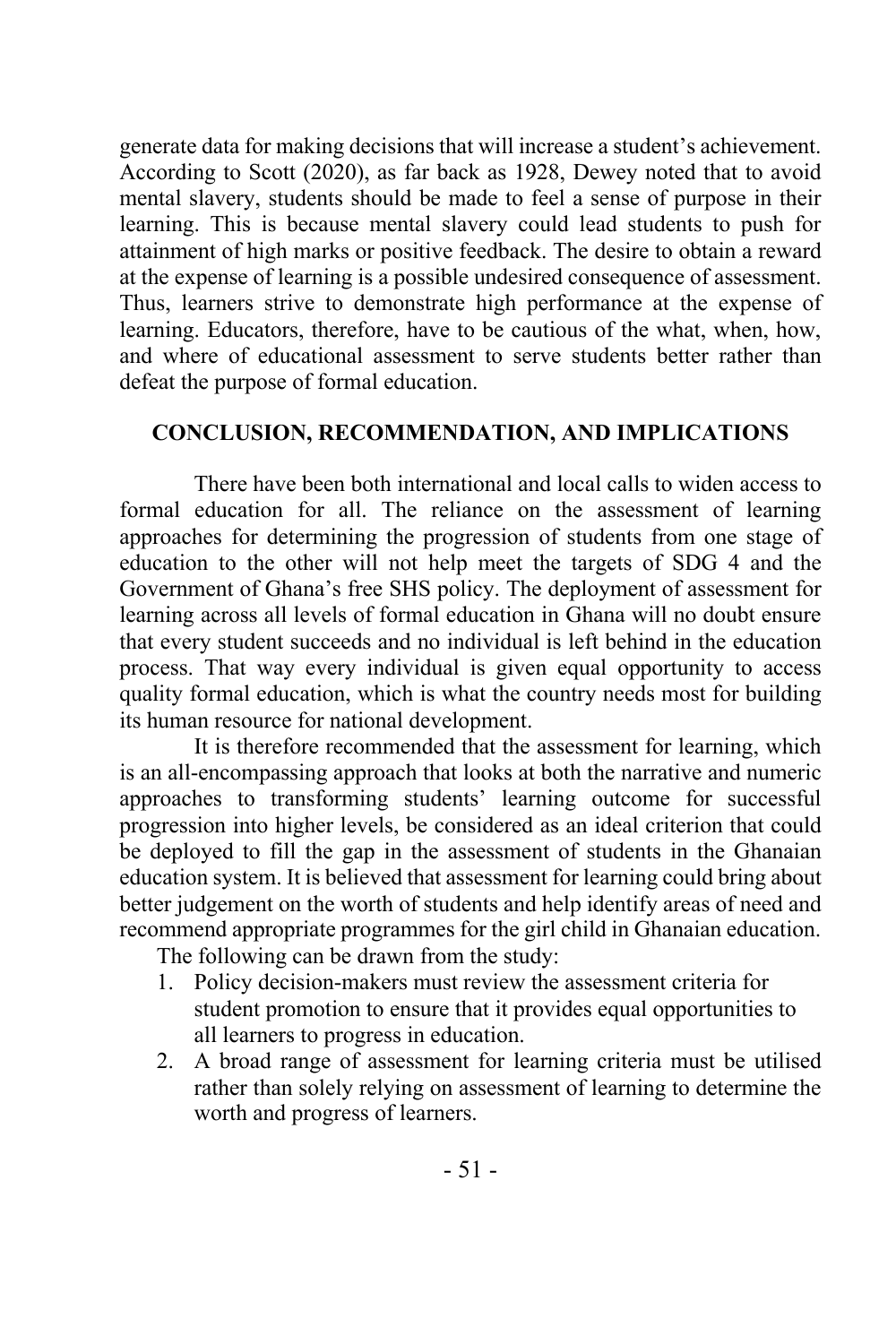#### **REFERENCES**

- Akyeampong, A. K. (1997). *Continuous assessment in post-secondary teacher education in Ghana: a case study evaluation*, University of Nottingham. Unpublished Ph.D. thesis
- Adesuli, D. (2018). 17% pass English, Maths as WAEC releases 2017 WASSCE results. https://www.vanguardngr.com/2018/03/17-pass-english-maths-waecreleases-2017-wassce-results/
- Akufo-Addo, N. A. D. (2017). Statement by the president of the Republic, Nana Addo Dankwa Akufo-Addo, at the commencement of the Free Senior High School Policy. https://www.adomonline.com/ghana-news/full-text-presidents-speechlaunch-free-shs/
- Akyeampong, K., Pryor, J., & Ampiah, J. G. (2006). A vision of successful schooling: Ghanaian teachers' understandings of learning, teaching, and assessment. *Comparative education*, *42*(02),

155-176. http://dx.doi.org/10.1080/03050060600627936

- Andersson, C. (2015). Professional development in formative assessment: Effects on teacher classroom practice and student achievement (Doctoral dissertation, Umeå Universitet).
- Berendonk, C., Stalmeijer, R. E., & Schuwirth, L. W. (2013). Expertise in performance assessment: assessors' perspectives. *Advances in Health Sciences Education*, *18*(4), 559-571. http:// doi 10.1007/s10459-012-9392
- Bernhardt, V. L. (2017). *Data analysis for continuous school improvement*. England: Routledge.
- Black, P., & Wiliam, D. (2003). In praise of educational research: Formative assessment. *British Educational Research Journal, 29*(5), 623-637. http://doi: 10.1080/0141192032000133721
- Black, P., & Wiliam, D. (1998). Assessment and classroom learning. *Assessment in Education: Principles, Policy & Practice*, *5*(1), 7-74.
- Bloom, B.S. (1969). Some theoretical issues relating to educational evaluation. In R. W. Taylor (Ed.), Educational evaluation: New roles, new means: The 68th yearbook of the National Society for the Study of Evaluation, Part II (pp. 26-50). Chicago: of Chicago Press.
- Briggs, D. C., Ruiz-Primo, M. A., Eren, F, E., Shepard, L., & Yin, Y. (2012). Metaanalytic methodology and inferences about the efficacy of formative assessment. *Educational Measurement: Issues and Practice, 31*(4), 13-17.
- Broadfoot, P. (2007). *An introduction to assessment. New York, USA*: Continuum International Publishing Group.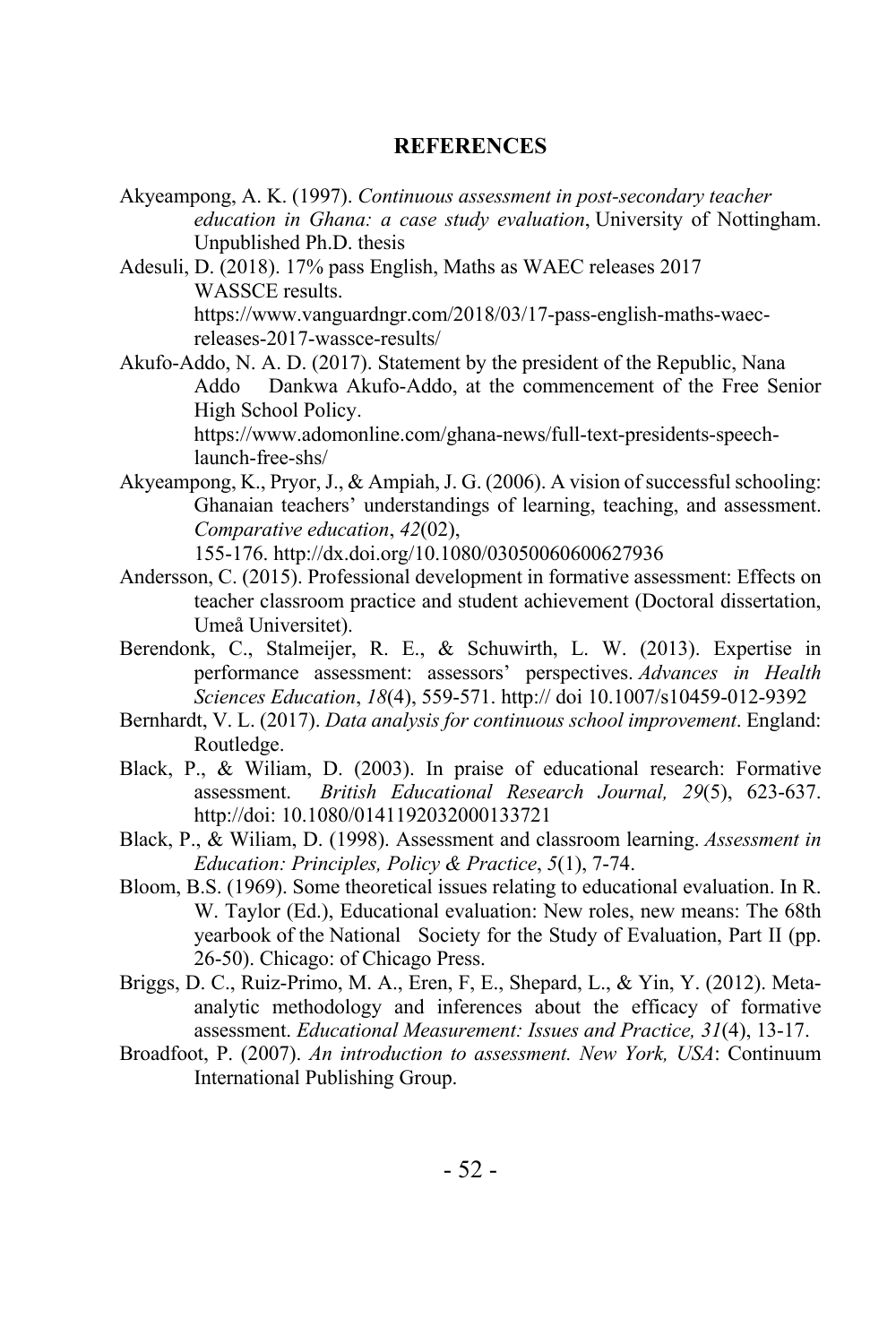Brookhart, S. M. (2013). The use of teacher judgement for summative assessment in

- the USA. *Assessment in Education: Principles, Policy & Practice*, *20*(1), 69-90. https://doi.org/10.1080/0969594X.2012.703170
- Carnell, B. (2016). Aiming for autonomy: formative peer assessment in a final-year undergraduate course. *Assessment & Evaluation in Higher Education*, *41*(8), 1269-1283 https://doi.org/10.1080/02602938.2015.1077196
- Cotton, D. (2017). Teachers' Use of Formative Assessment. *Delta Kappa Gamma Bulletin, 83*(3).
- Dunn, K. E., & Mulvenon, S. W. (2009). A critical review of research on formative assessments: The limited scientific evidence of the impact of formative assessments in education. *Practical Assessment, Research, and Evaluation*, *14*(1), 1-11. http://doi: https://doi.org/10.7275/jg4h-rb87
- Erkens, C. (2009). Developing our assessment literacy. *The teacher as assessment leader*, 11-30.
- Erkens, C., Ferriter, W., Goodwin, M., Heflebower, T., Hierck, T., Jakicic, C.,
- Kramer, S., Overlie, J., Rose, A., Vagle, N., & Young, A. (2009). *The teacher as assessment leader*. Bloomington, IN: Solution Tree Press.
- Fabiano, G. A., Reddy, L. A., & Dudek, C. M. (2018). Teacher coaching supported by formative assessment for improving classroom practices. *School Psychology Quarterly, 33*(2), 293-304. https://doi.org/10.1037/spq0000223
- Ghanaweb (2018, July 16). Over 190,000 SHS graduates miss varsity due to failure in Mathematics. https://www.ghanaweb.com/GhanaHomePage/NewsArchive/Over-190- 000-SHS-graduates-to-miss-varsity-due-to-failure-in-Mathematics-669054
- Ghanaweb (2015, August 10). WASSCE: 99,917 fail Science and Maths. https://www.ghanaweb.com/GhanaHomePage/NewsArchive/WASSCE-99-917-fail-Science-and-Maths-374157
- Harlen, W. (2005). Teachers' summative practices and assessment for learning– tensions and synergies. *Curriculum Journal*, *16*(2), 207-223. https://doi.org/10.1080/09585170500136093
- Harlen, W., & Deaking, C. R. (2002). A Systematic Review of the Impact of Summative Assessment and Tests on Students' Motivation for Learning (EPPI-Centre *Review*, 1.1
- Harris, P., Bhanji, F., Topps, M., Ross, S., Lieberman, S., Frank, J. R., & ICBME Collaborators. (2017). Evolving concepts of assessment in a competencybased world. *Medical teacher, 39*(6), 603-608. http://dx.doi.org/10.1080/0142159X.2017.1315071
- Heacox, D. (2012). *Differentiating instruction in the regular classroom: How to reach and teach all learners (*Updated anniversary edition). Free Spirit Publishing.
- Heritage, M. (2007). Formative assessment: What do teachers need to know and do?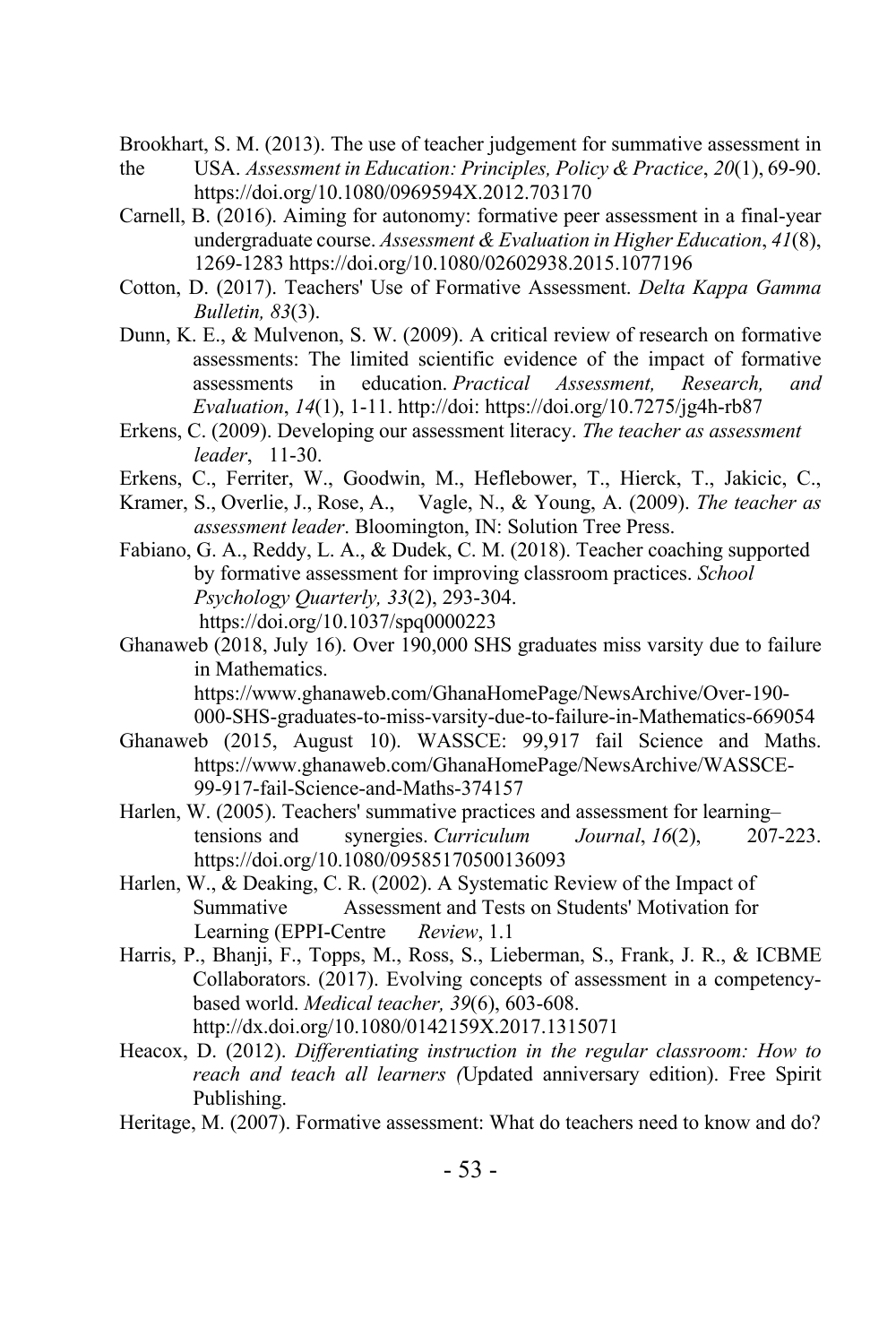*Phi Delta Kappan, 89*(2), 140-145.

https://doi.org/10.1177/003172170708900210

- Iannone, P., & Simpson, A. (2017). University students' perceptions of summative assessment: The role of context. *Journal of Further and Higher Education*, *41*(6), 785-801. https://doi.org/10.1080/0309877X.2016.1177172
- Kingston, N., & Nash, B. (2011). Formative assessment: A meta-analysis and a call for research. *Educational Measurement: Issues and Practice, 30*(4), 28-37. https://doi.org/10.1111/j.1745-3992.2011.00220.x
- Konopasek, L., Norcini, J., & Krupat, E. (2016). Focusing on the formative: building an assessment system aimed at student growth and development. *Academic Medicine*, *91*(11), 1492-1497. http://doi: 10.1097/ACM.0000000000001171
- Kopnina, H. (2020). Education for the future? Critical evaluation of education for sustainable development goals. *The Journal of Environmental Education*, 1- 12.

https://doi/full/10.1080/00958964.2019.1710444

- Kutame, L. C., & Kwapong, O. F. (2019). Assessment of learning needs of street vendors in Ghana: Implications for adult education. In I. Biao (Ed.), *Learning Cities, Town Planning, and the Creation of Livelihoods* (pp. 137-149). http://doi:10.4018/978-1-5225-8134-5.ch008
- Kwapong, O. A. T. F. (2019). Schools have failed us: A systemic roadblock to access to higher education in Ghana, West Africa, In Huber, T. and O'Meara, J. (eds). A Volume in International Education Inquiries: People, Places, and Perspectives of Education 2030 – Teacher Education at the Edge: Expanding Access and Exploring Frontiers. Information Age, pp. 231 – 251.
- Lekwa, A. J., Reddy, L. A., & Shernoff, E. S. (2017). Advancing instructional coaching with teacher formative assessment and input. In Literacy program evaluation and development initiatives for P-12 teaching (pp. 48-74). IGI Global. http://doi: 10.7282/T3833V4W
- López-Pastor, V., & Sicilia-Camacho, A. (2017). Formative and shared assessment in higher education. Lessons learned and challenges for the future. *Assessment & Evaluation in Higher Education, 42*(1), 77-97.
- McCarthy, J. (2017). Enhancing feedback in higher education: Students' attitudes towards online and in-class formative assessment feedback models. *Active Learning in Higher Education*, *18*(2), 127-141. https://doi.org/10.1177/1469787417707615
- McCarthy, J. (2015). Evaluating written, audio, and video feedback in higher education summative assessment tasks. *Issues in Educational Research*, *25*(2), 153-169.
- McLaughlin, T., & Yan, Z. (2017). Diverse delivery methods and strong psychological benefits: A review of online formative assessment. *Journal of*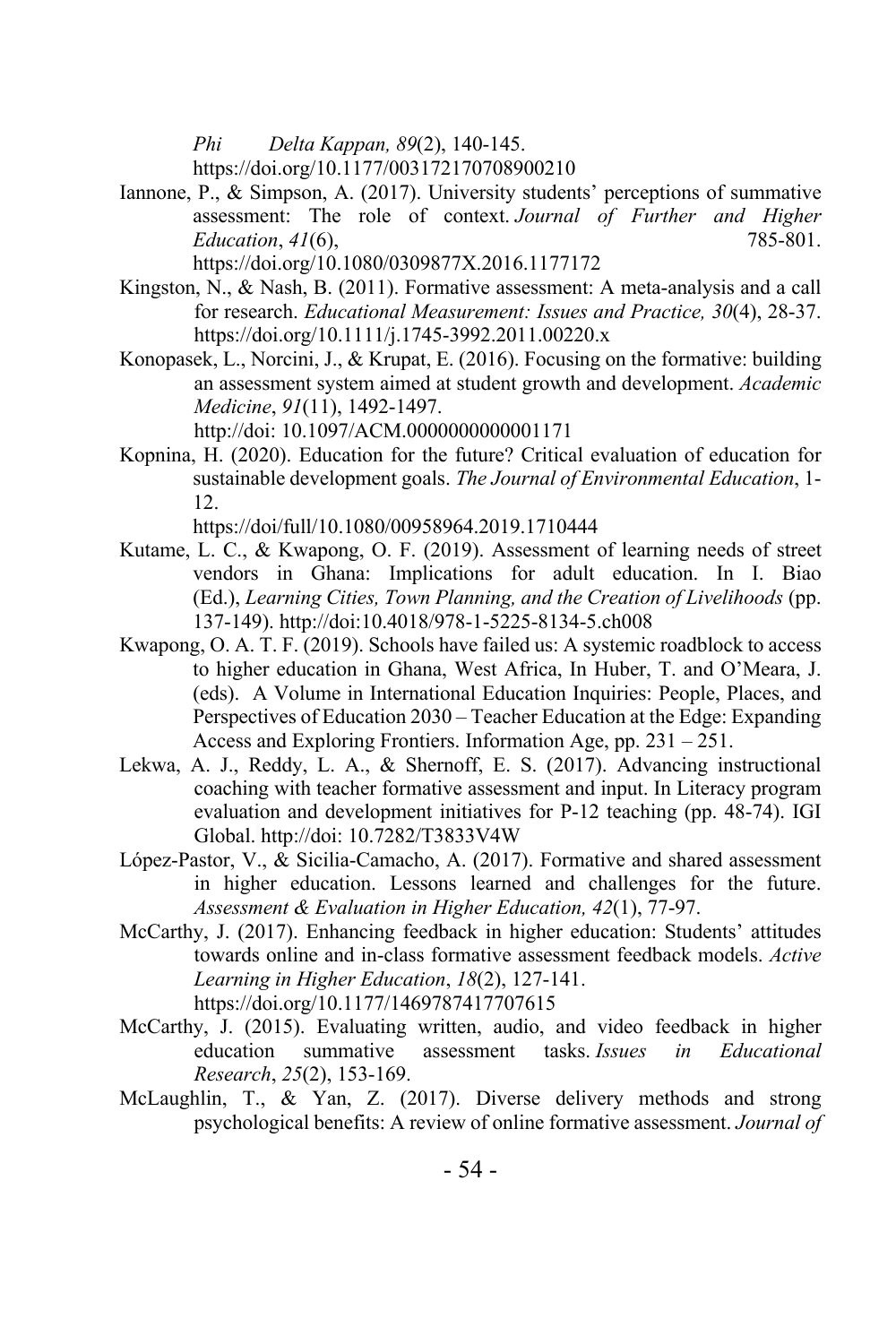*Computer Assisted Learning*, *33*(6), 562-574. http: // doi: 10.1111/jcal.12200

- MOE (2015). Education sector performance report. https://sapghana.com/data/documents/Education+Sector+Performance+Re port+ESPR+2015\_Final.pdf
- Myjoyonline (2018, July 23). Infographic: 62% of 2018 WASSCE candidates fail to achieve a pass mark. https://www.myjoyonline.com/news/2018/July-23rd/infographic-62-of-wassce-candidates-fail-to-achieve-pass-mark.php
- Osam, E. K. (2014). The adaptation of a situational judgement test to measure leadership knowledge in the workplace. https://www.semanticscholar.org/
- Panadero, E., Andrade, H., & Brookhart, S. (2018). Fusing self-regulated learning and formative assessment: A roadmap of where we are, how we got here, and where we are going. *The Australian Educational Researcher, 45*(1), 13- 31.
- Preston, R., Gratani, M., Owens, K., Roche, P., Zimanyi, M., & Malau-Aduli, B. (2020). Exploring the impact of assessment on medical students' learning. *Assessment & Evaluation in Higher Education*, *45*(1), 109-124. https://doi.org/10.1080/02602938.2019.1614145
- Polikoff, M. S. (2012). Instructional alignment under no child left behind. *American Journal of Education*, *118*(3), 341-368.
- Pryor, J. (2015). Formative assessment: A success story. *The SAGE handbook of learning*, 207-217.
- Ratnam-Lim, C. T. L., & Tan, K. H. K. (2015). Large-scale implementation of formative assessment practices in an examination-oriented culture. *Assessment in Education: Principles, Policy & Practice*, *22*(1), 61-78. https://doi.org/10.1080/0969594X.2014.1001319
- Sahlberg, P. (2007). Education policies for raising student learning: The Finnish approach. *Journal of Education Policy*, *22*(2), 147-171.
- Scott, I. M. (2020). Beyond 'driving': The relationship between assessment, performance, and learning. *Medical Education*, *54*(1), 54-59. http://doi: 10.1111/medu.13935
- Shavelson, R. J. (2007). Assessing student learning responsibly: From history to an audacious proposal. Change: *The Magazine of Higher Learning*, *39*(1), 26- 33.
- Shepard, L. A. (2019). Classroom assessment to support teaching and learning. *The ANNALS of the American* https://doi.org/10.1177/0002716219843818
- Shepard, L. A. (2000). The role of assessment in a learning culture. *Educational researcher*, *29*(7), 4-14.
- Soby, M. (2015). Finnish education system. *Nordic Journal of Digital Literacy*, *10*(02), 64-68. https://www.idunn.no/dk/2015/02/finnish education system